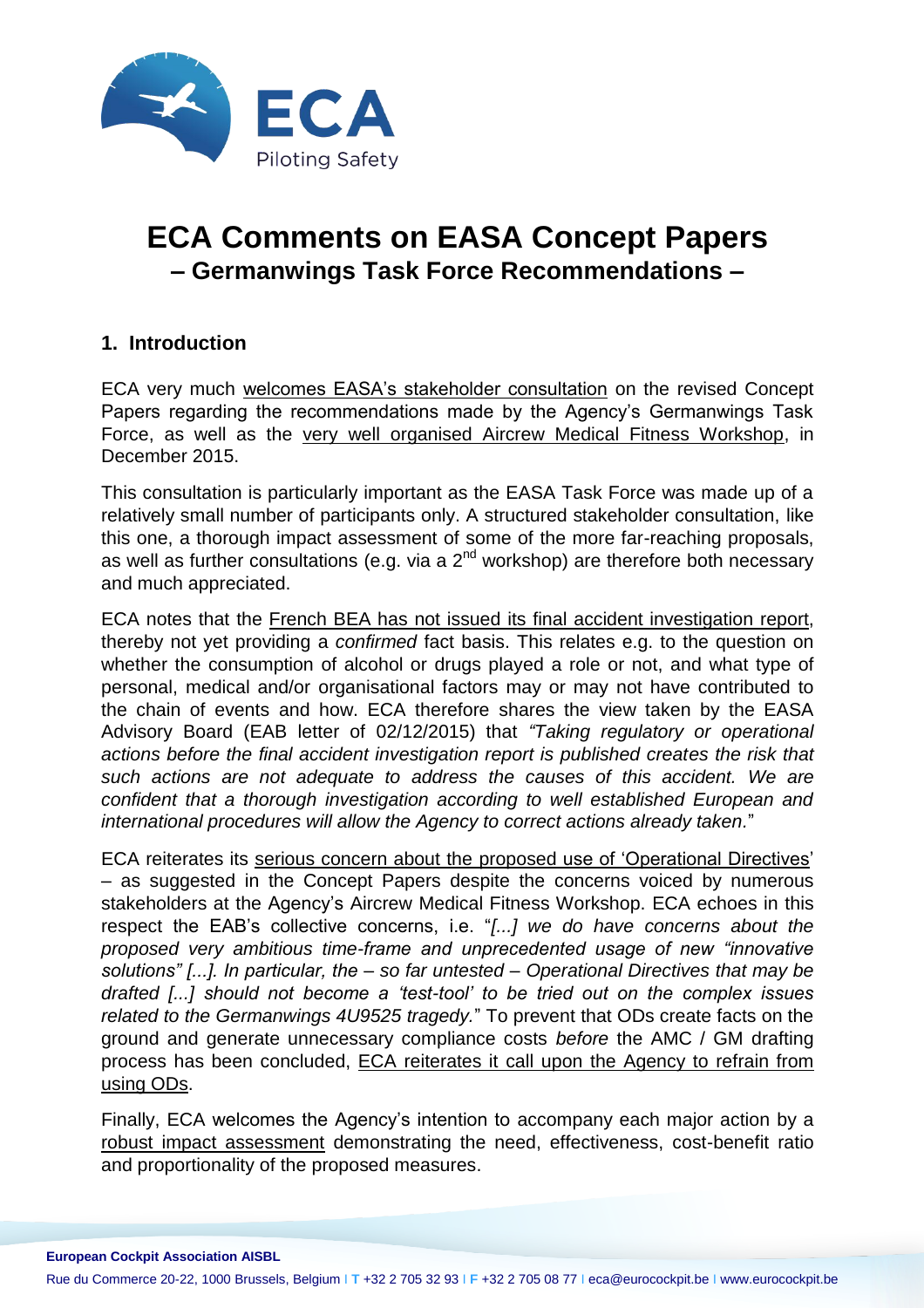# **2. Pilots' Psychological Evaluation**

### **a) Role & responsibilities of operators (Rec. #2(a))**

EASA proposes:

- All airline pilots should undergo psychological evaluation as part of the training or before entering service. The airline shall verify that a satisfactory evaluation has been carried out.
- An Operational Directive mandating that operators should ensure that flight crew must undergo a psychological evaluation as part of the training or before entering airline service.
- New AMC / GM to existing IRs, with details on how operators can implement this psychological evaluation.

#### **b) Medical aspects (Rec. #2(b))**

EASA proposes:

- For Class 1 medical examinations, an OD requiring:
	- **For an initial examination:** to include a psychological/psychiatric evaluation or history of mental health from the applicant's physician;
	- For a renewal/revalidation examination: to include a psychiatric evaluation for applicants whose Class 1 medical certificate has been denied or limited for at least the following conditions:
		- o mood disorder,
		- o neurotic disorder,
		- o personality disorder,
		- o mental or behavioural disorder,
		- o problematic use of psychoactive substances.
- For Class 1 renewal/revalidation examinations: an AMC/GM to MED.B.055 and MED.B.060 to improve psychological/psychiatric evaluation.
- AME training: For the reinforcement of AME's psychological/psychiatric training:
	- an AMC & GM to MED.D.015 by adding psychological/psychiatric training and increasing duration of the advance aviation medicine training course from 60 hours to 66 hours;
	- also valid for recommendation #4(b): a new GM to MED.D.030 by adding psychological/psychiatric aspects to the refresher training for AMEs.
- As explained above, ECA does *not* support the use of Operational Directives.
- ECA welcomes the *content* of EASA's proposals, as contained in the Concept Papers on recommendations 2(a) & 2(b), subject to the following comments:

#### **Psychological evaluation as part of training** or before entering service:

 $\triangleright$  The initial selection, and subsequent training, already today contributes to the fact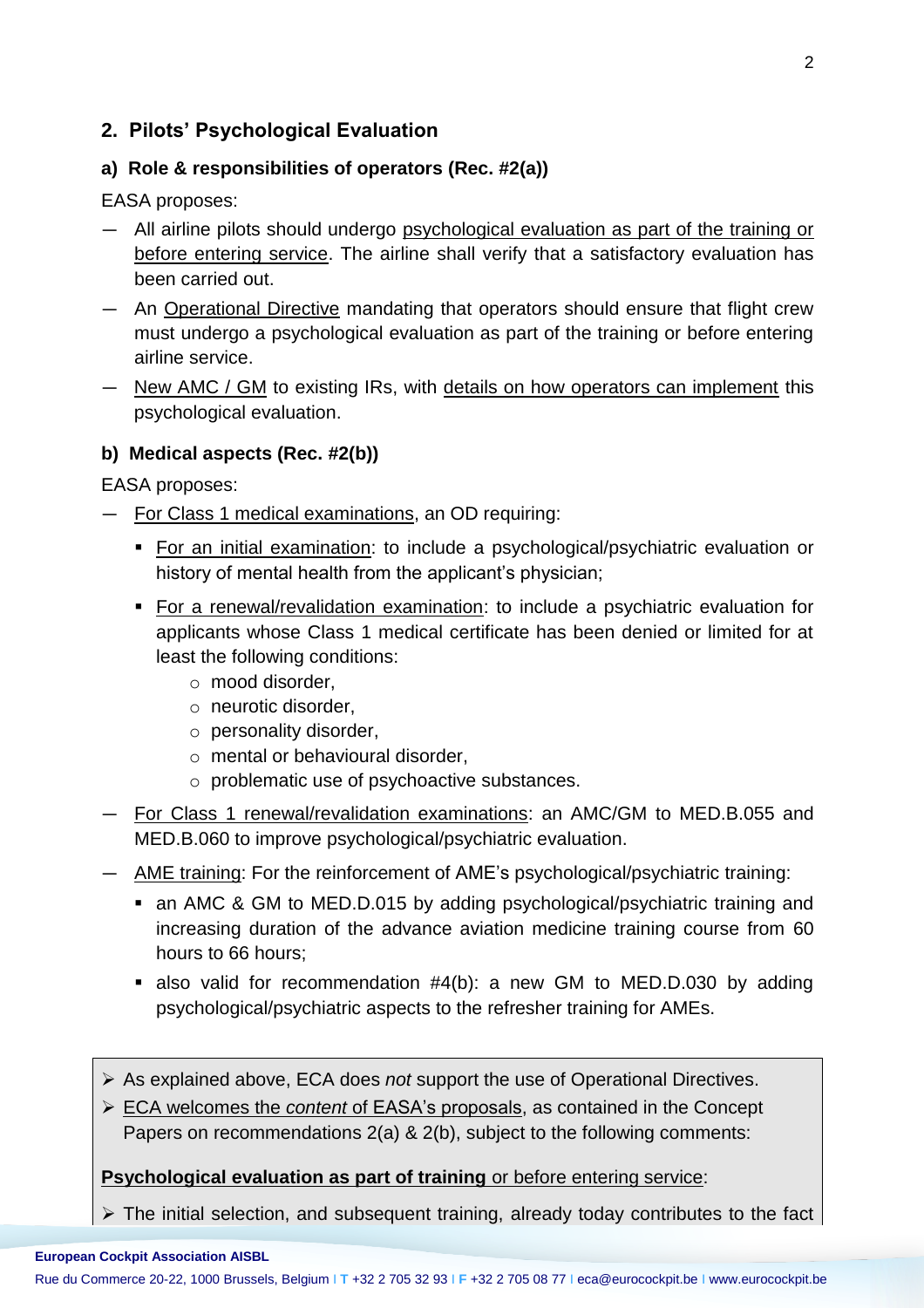that – generally speaking – the population of pilots is conscientious, resilient, and emotionally stable. Adding a psychological evaluation at the beginning of their career before the start of their training can further enhance this.

- $\triangleright$  Therefore, ECA supports this suggestion, as a valuable strengthening of the pilot selection process to enhance the subsequent training success and suitability for the job. To achieve this aim, such an evaluation should be:
	- be carried out by qualified and certified psychologists, with specialised knowledge and experience in aviation;
	- be based on validated selection criteria and procedures;
	- take place *before* the start of the initial training, to prevent young people to spend/ borrow thousands of euro for their training to then discover that they may not be suitable.
- $\triangleright$  A full diagnostic screening for mental health disorders would not be a cost-effective procedure at the *ab inito* selection stage. However, if there are clear indications of potential disorders, a more comprehensive examination (by a psychiatrist/clinical psychologist) should be done.
- $\triangleright$  While the airline would be responsible for verifying that a satisfactory evaluation has been carried out, the term 'satisfactory' needs to be defined in more detail to ensure a harmonised application across Europe. It should be according defined, internationally recognized quality standards.
- If a psychological evaluation has already been carried out at/before the *ab initio* training stage, a psychological evaluation before entering airline service would not be necessary, except where there are clear indications of potential issues.

# **Strengthen the psychological part** of initial & recurrent aeromedical assessment:

- $\triangleright$  When mental health issues arise, recognition and acceptance are the first step in solving them. Any raising of mental health issues or request for support should be positively appreciated and reacted upon (e.g. by airline management, company's occupational health service, peers, regulators, and AMEs).
- $\triangleright$  The most effective means of strengthening the aeromedical assessment (both physical and psychological), is to strengthen the relationship between pilot and AME – which must be based on openness and mutual trust.
- $\triangleright$  Trust is the cornerstone of any robust health assessment, with confidentiality of medical information being an important basis for such a trust relationship. Strengthening this relationship during aeromedical assessment is key to success. The joint [ESAM-EAAP-ECA paper on the Pilot-AME relationship](https://www.eurocockpit.be/sites/default/files/leaflet-ame-final-web.pdf) is an important step into this direction.

Addressing and discussing mental health and psychosocial stress factors during the routine aero-medical assessments is an important aspect of the aeromedical examination and should be done, provided that any information disclosed to AMEs that does not directly impact on fitness to fly remains confidential between pilots and AMEs. Otherwise, trust and openness will be difficult to develop and potential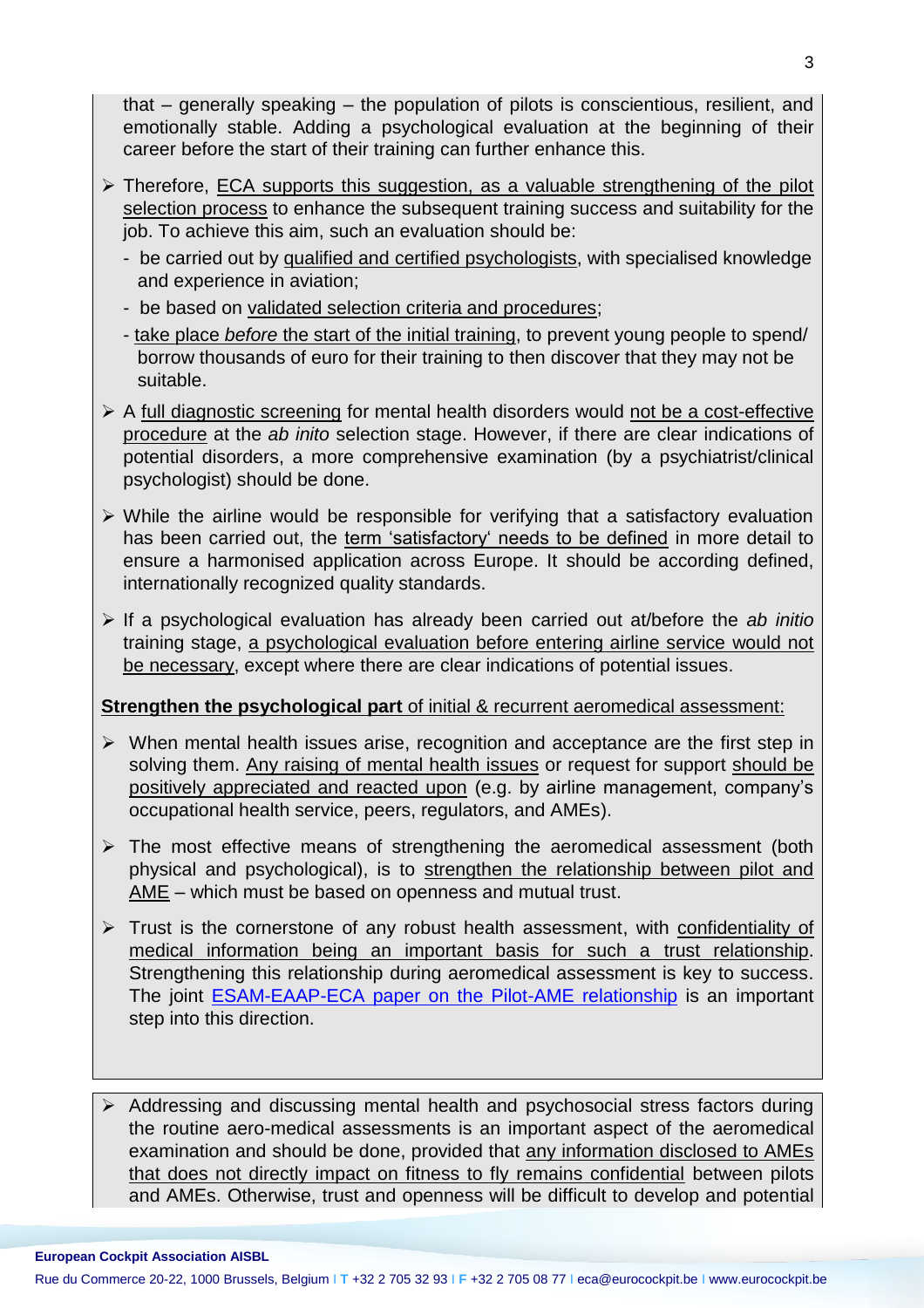issues risk to remain hidden. (see also [ESAM-EAAP-ECA statement on AsMA](https://www.eurocockpit.be/stories/20151130/joint-statement-on-the-aerospace-medical-association-asma-pilot-mental-health-exper)  [recommendations on pilots' mental health\)](https://www.eurocockpit.be/stories/20151130/joint-statement-on-the-aerospace-medical-association-asma-pilot-mental-health-exper).

- $\triangleright$  The most promising measure to effectively address mental health issues are Peer Support Programmes (PSP). Such programmes have proven successful in enhancing safety and addressing health-related issues, while minimising career jeopardy and the possible stigma of seeking assistance. Hence, while psychological evaluations at *ab initio* training stage and strengthening the psychological aspects of aeromedical examinations can undoubtedly bring benefits, the emphasis should be on promoting existing PSP, setting up new ones, and AMEs being both aware of such programs and being able to recommend them to a pilot where deemed necessary.
- ECA pilot experts (with aero-medical background) should be consulted by EASA when preparing the draft AMC/GM, as should experts from EAAP.

#### **Training for aero-medical examiners** to be strengthened:

- $\triangleright$  ECA supports this recommendation, as it will help to enhance the quality of the aeromedical examinations.
- $\triangleright$  For how this should be done in detail (e.g. courses on mental health promotion and mental health disorders to raise sensitivity; interviewing techniques etc) both ESAM and EAAP should be consulted*.*
- $\triangleright$  ECA strongly recommends that this 'strengthened' AME training includes:
	- Knowledge about Peer Support Programs, their value to address and potentially solve a wide range of issues, as well as their concrete availability in an airline/country;
	- Up to date knowledge of the current issues in aviation, for example (but not only) different employment contract forms (e.g. self-employment, zero-hours contracts, temporary agency work, pay-to-fly schemes, etc.), fatigue and flight limitations, in order to enhance the AMEs' understanding of the pilot's work environment and its potential impact on mental well-being.

# **3. Aircrew Support and Reporting Systems / Drugs & Alcohol Testing / Prevention of problematic use of psychoactive substances**

#### **a) Aircrew Support and Reporting Systems (Rec. #6)**

EASA proposes:

- That all commercial air transport (CAT) operators should establish an aircrew support and reporting system. EASA proposes a new IR to Regulation (EU) No 965/2012 (the Air OPS regulation) to ensure that all flight and cabin crew members have access to a support programme.
- In addition to the new IR, EASA will provide **AMC and GGM on how to start** implementing the recommendations in a proactive manner. The AMC and GM will state the enablers of an effective support programme, such as: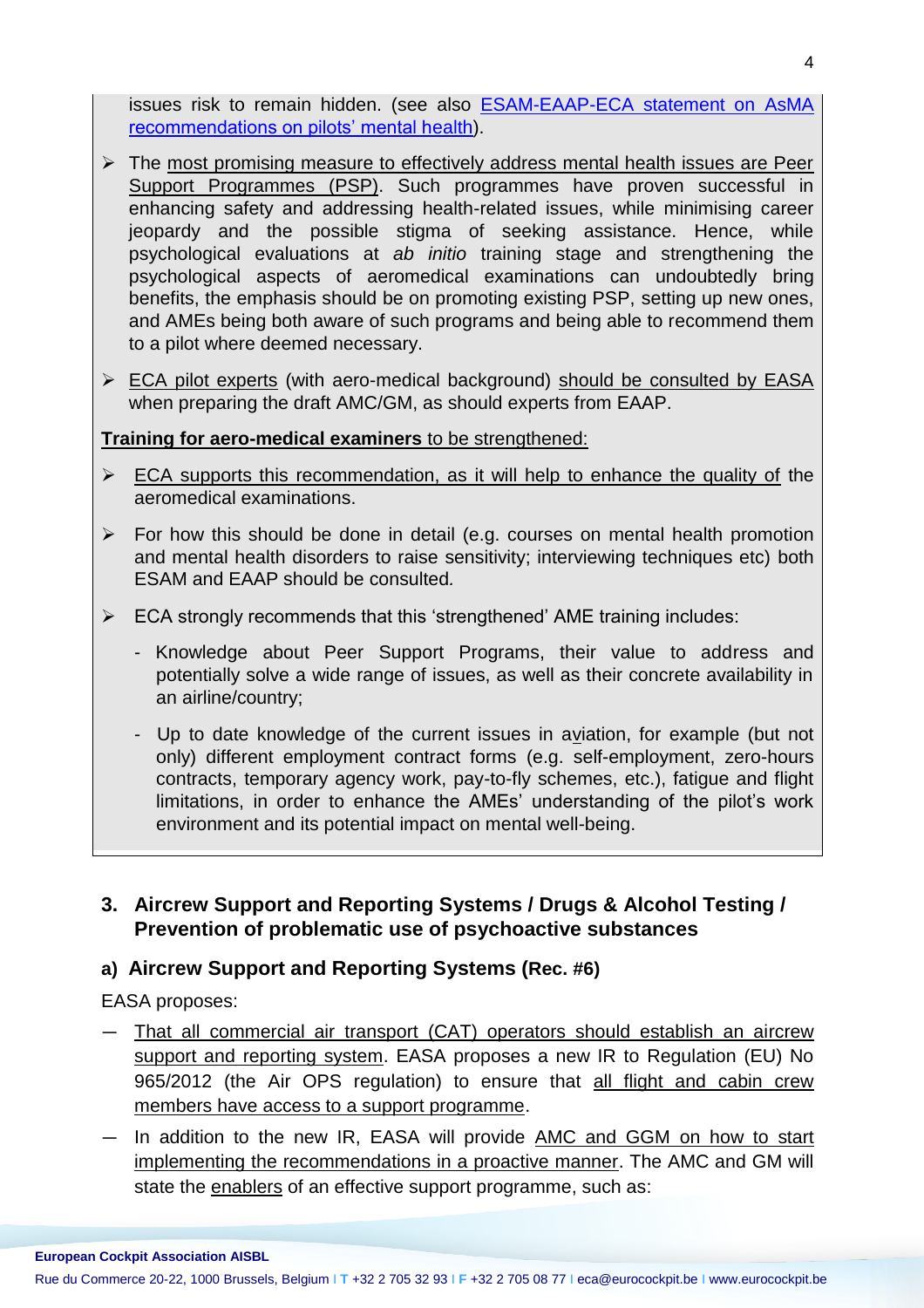- o protection of data;
- o essential trust between management and crew being the foundation of a successful support programme;
- o an effective safety culture; and
- o support for consequences of loss of licence.
- EASA will make use of existing good practices and approaches that are already well-established within some Member States and operators (incl. reference to the [AsMA Statement](https://www.asma.org/asma/media/AsMA/pdf-policy/2015/AsMA-Pilot-Mental-Health-Working-Group-Recommendations-September-2015.pdf) on 'Pilot Mental Health - Updated Expert Working Group Recommendations', Sept. 2015):
- $\triangleright$  ECA strongly supports EASA's proposal to make Peer Support Programmes (PSP) mandatory across Europe and to ensure that all flight and cabin crew members have access to a support programme.
- ▶ Both EASA's Concept Paper, and its previous Action Plan and Task Force report contain very valuable elements as a basis for the new rulemaking task.
- $\triangleright$  Beyond the general 'enabler' mentioned by EASA, this needs to be complemented by detailed AMC & GM to encapsulate best practices and key requirements that ensure a successful implementation of such programmes. Therefore, representatives from existing European PSP, as well as from crew associations involved in PSP, should participate in the related rulemaking task. ECA is committed to fully contribute its expertise to this task.
- $\triangleright$  ECA notes that EASA considers it essential that crew representative associations need to be an equal stakeholder in PSP. We fully support this as an essential requirement to make such programmes succeed in practice, and strongly recommend that this is clearly reflected in the related rules.
- $\triangleright$  Currently, existing PSP focus on the prevention of problematic substances (alcohol & drugs). The success they showed on this needs to be extended to mental health issues. For this to be successful, the rulemaking task should include representatives from the aeromedical and aviation psychologists community (ESAM & EAAP).

#### **b) Prevention of problematic use of psychoactive substances (Rec. #3(a)) & Drugs & Alcohol testing – Medical Aspects (Rec. #3(b))**

#### EASA proposes:

- an OD on prevention of problematic use of psychoactive substances in case of:
	- 1) when aircrew is employed by a CAT operator;
	- 2) post-incident, post-accident;
	- 3) with due cause;
	- 4) as part of follow-up and after a positive test result.

#### **European Cockpit Association AISBL**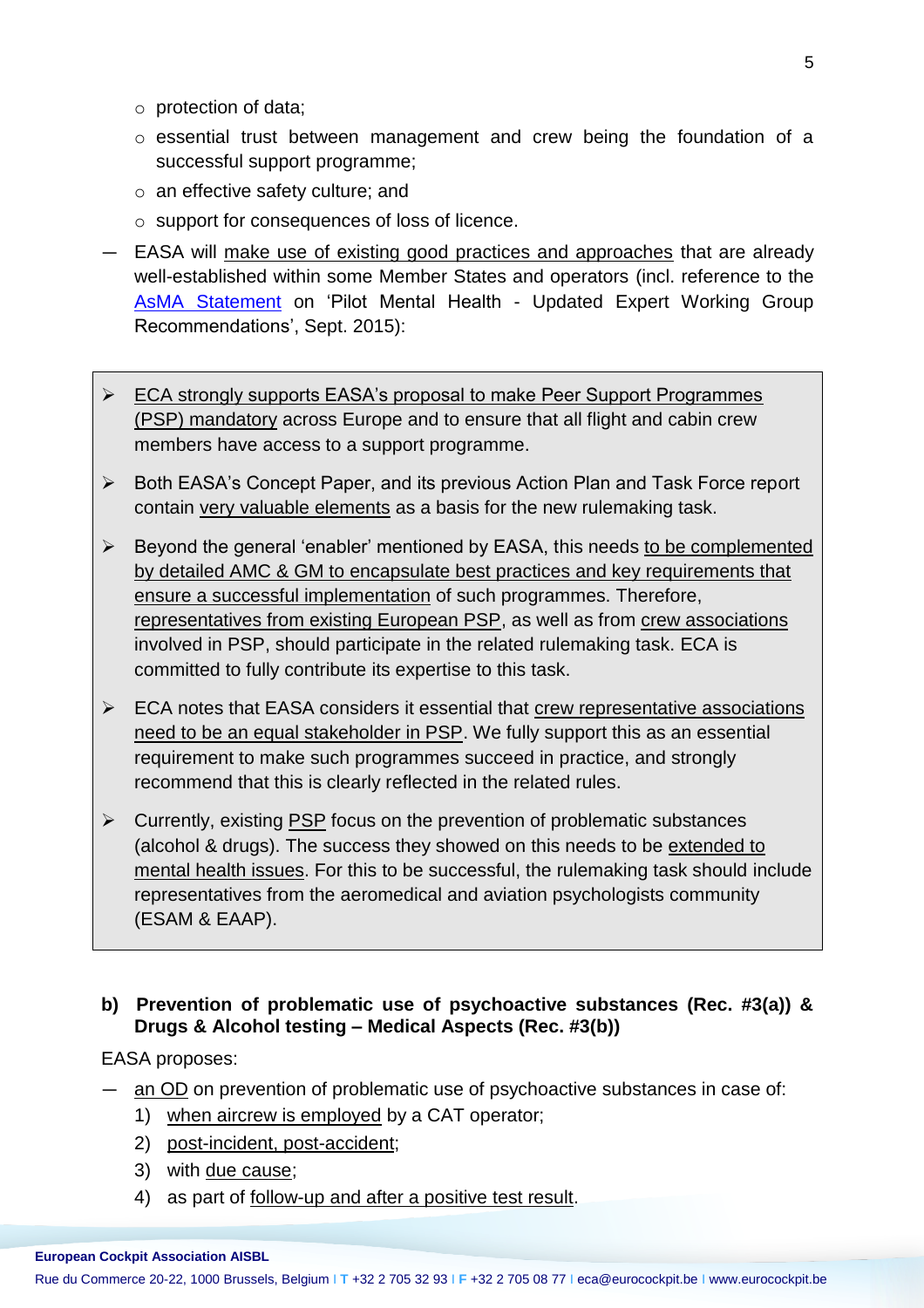- The OD, addressed to NAAs, will require CAT operators to establish a policy along with the associated procedures to deal with the prevention and detection of cases of problematic use of psychoactive substances. The operator should develop and implement an objective, transparent and non-discriminatory procedure for the detection of cases of such use.
- The OD will apply to aircrew (flight and cabin crew) of CAT operators and will require that operators take all reasonable measures to develop and implement a policy, with the related procedures, to ensure such use does not endanger the flight safety.
- The OD will define what 'psychoactive substances' means.
- Separate GM, referring to ICAO Doc 9654 'Manual on Prevention of Problematic Use of Substances in the Aviation Workplace', First Edition – 1995.
- EASA notes that testing is only one aspect of a comprehensive response to the misuse of psychoactive substances. Considering testing as a stand-alone option or as an alternative to aircrew support system, is not adequate.
- **Random testing** for the use of psychoactive substances:
	- o EASA notes that the Aircrew Medical Fitness workshop revealed that there is no consensus on the potential benefits that such testing would bring to safety. This is consistent with the conclusions of the German BDL report.
	- o As a result, EASA will conduct an impact assessment to decide whether random testing should be made mandatory or whether other means, such as AMC/GM or safety promotion material, are needed.
	- o If the impact assessment renders random testing a mandatory requirement, such a requirement would not contain detailed testing methodologies and thresholds on substances to be tested. The OD would require that each operator adapt its random testing programme to its particular operational environment (to enables proportionality and minimising related costs). Detailed prescriptive requirements are considered inappropriate and could quickly become outdated.
	- o EASA will neither prescribe the list of substances to be tested (apart from alcohol), nor will require a fixed proportion of the air crew members to be sampled. Instead, it will require operators to establish an adequate testing policy based on a risk assessment and taking into account the existing guidance, incl. ICAO Doc 9654.
- Drugs & Alcohol testing (Class 1) Medical Aspects (Rec. #3(b)):
	- o EASA proposes an OD mandating D&A testing in the initial Class 1 medical assessment.
	- o EASA to develop more detailed AMC & GM to the existing rules contained in Commission Regulation (EU) No 1178/2011.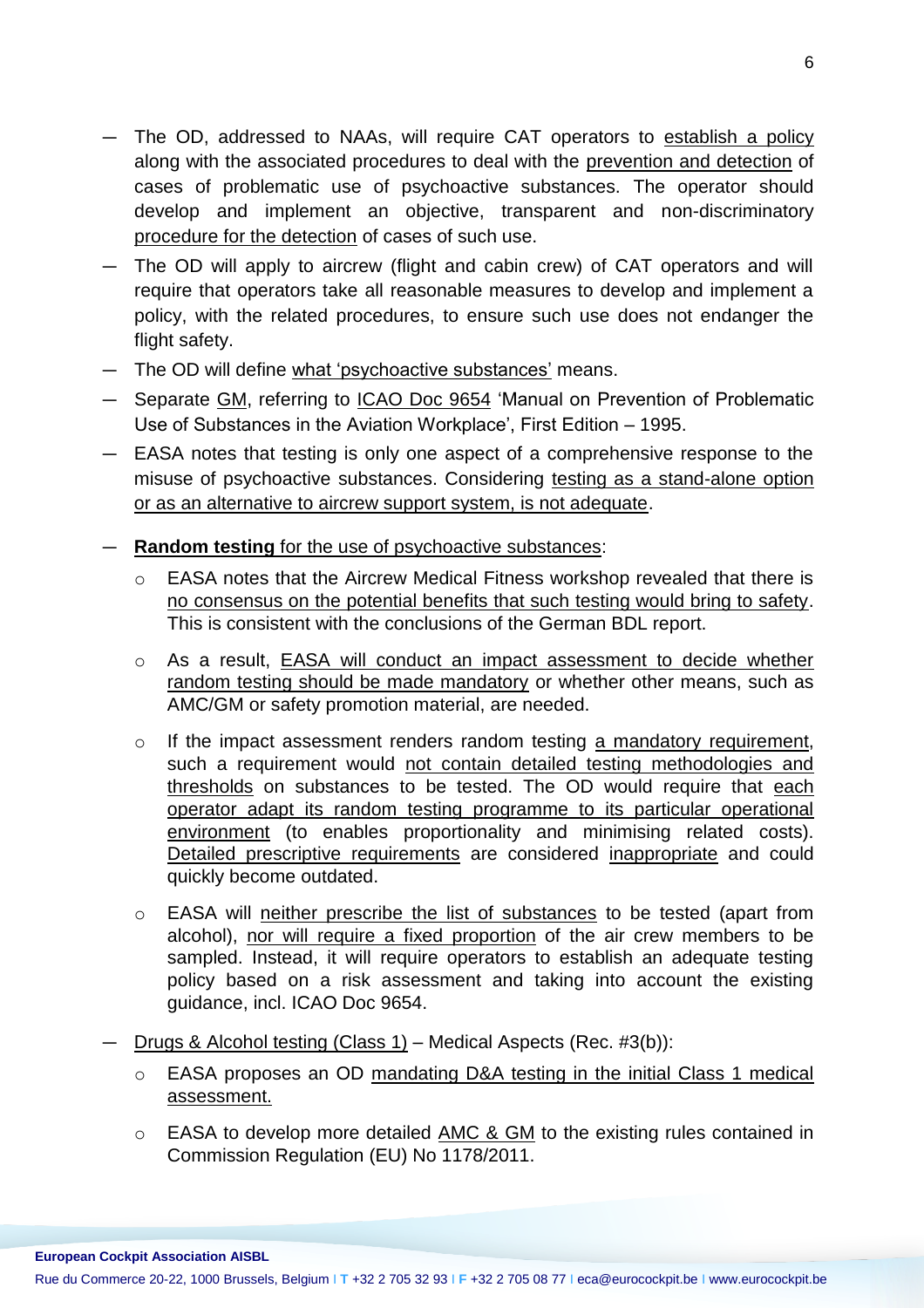As explained above, ECA does not support the use of Operational Directives.

#### **Drug & Alcohol** testing

- ► ECA supports mandating D&A testing in the initial Class 1 medical assessment and the development of additional GM.
- ECA notes that EASA's Concept Paper acknowledges (p. 11) that "*The significance and usefulness of a negative D&A test at the initial medical assessment are very limited in the context of flight safety*", and that the value of such testing at the initial Class 1 medical is to "*show the applicants the seriousness of all regulations concerning use of drugs and/or alcohol by aircrew*" and "*to educate aircrew on the safety risks of illicit drugs, medication and alcohol [...]*". Hence, ECA recommends that EASA assesses the cost-benefit ratio of such testing versus other educational measures during training.
- $\triangleright$  ECA supports the EASA proposal for D&A testing in the cases of a) when aircrew is employed by a CAT operator; b) post-incident & post-accident; c) with due cause / reasonable suspicion; and d) as part of follow-up and after a positive test result. This support is subject to the following further comments:
	- The procedure for testing must be robust and standardised, and cannot be left to the discretion of individual organisations. This should include the collection, delivery, storage and analysis of samples. The whole process should be undertaken by accredited and audited independent organisations.
	- The procedures following a positive sample need to be clearly defined and be non-prejudicial, especially in case of a false positive result, where the negative impact upon an individual is at stake. (see also related comments below re. random testing).

# **Random testing** for Drugs & Alcohol:

- ECA does not support random D&A testing, as it has proven to be ineffective, costly and potentially prone to 'false positives' - with negative repercussions for flight operations as well as for the individual crew members – whilst giving the false impression of safety. Whereas random testing may be perceived as politically expedient to demonstrate that 'something' is being done, the decisions should not be driven by political motives, but by the aim of providing the most effective and efficient measures to prevent the use of problematic substances, keeping in mind also the proportionality principle.
- $\triangleright$  Random testing may help to filter out some incidental substance abuse, but this is far more effectively done by the current practice of 'due cause / reasonable suspicion tests'. Crucially, random testing does nothing to actually *prevent* abuse through early recognition, nor to *help* the person concerned to face the problem and to find a solution. It is therefore inadequate to prevent D&A use in aviation.

#### **European Cockpit Association AISBL**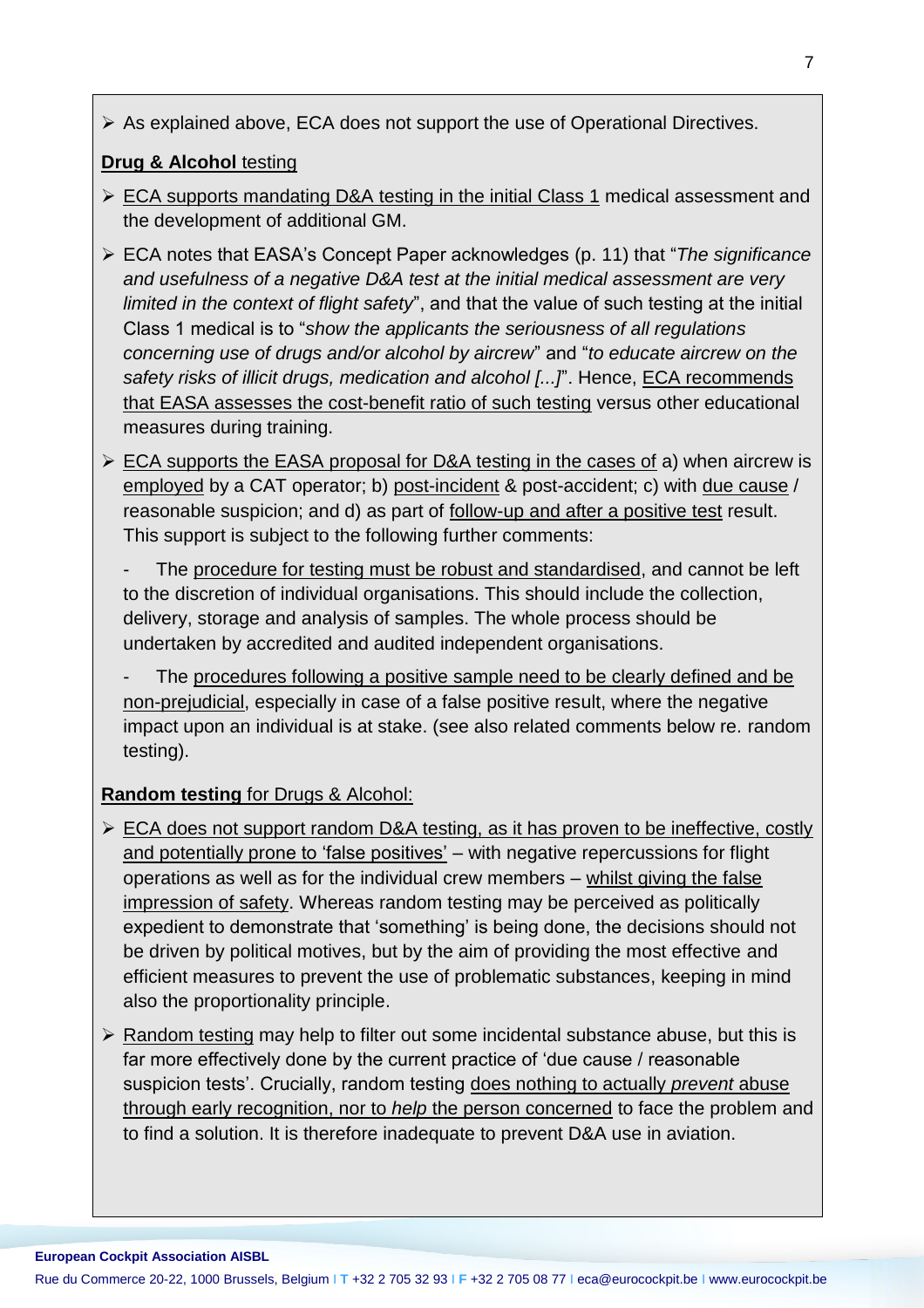- $\triangleright$  In contrast, experience e.g. in the USA has shown that 'Peer Support Programmes' are significantly more effective in preventing problem cases to develop and to potentially affect safety, than random testing at work – and this at a fraction of the cost compared to random testing.
- $\triangleright$  The above is in line with the feed-back from the large majority of participants at the Aircrew Medical Fitness Workshop (where the main and most outspoken supporter of random testing was the UK CAA, as was the case in the EASA Task Force). It is also in line with the conclusions of the German BDL-led Task Force, where there had been consensus at *technical* level that random testing is ineffective and inefficient. This technical consensus was however not carried over into the final German Task Force report, as some airline representatives felt uneasy with the possible public perception of such a conclusion. Hence, as pointed out in the Concept Paper, the report recorded a 'divided' opinion as regards random testing.
- ECA does support random testing as part of a Peer Support Programme for crews that successfully went through a rehabilitation programme and are allowed to fly again. In such cases, random testing, is both useful, effective and required.
- As pointed out by EASA in its Concept Paper on Medical Aspects of D&A testing, such tests have a high rate of false positives, especially for drugs, and each testing method has both advantages & disadvantages. This means that reliable random testing for drugs is a complicated, error-prone and costly matter. This is not reflected in the Concept Paper on recommendation 3(a). As at present there is no reliable practicable *drug* testing regime available, ECA at this stage does not support such testing, until reliable and practicable methods have been developed (see also ECA Position paper referenced below).
- $\triangleright$  ECA welcomes the decision to carry out a full Impact Assessment on random testing, to determine whether random testing is an *effective* and *efficient* means to *prevent* D&A use in aviation. ECA considers that organisations represented at the EASA workshop should be consulted on the specification and scope of this Impact Assessment before it is conducted.
- EASA proposes to follow the approach chosen in the EASA Opinion 03-2014 for ATM on 'problematic use of psychoactive substances'. ECA considers this approach to be inadequate. While the proposed AMC and GM provisions for training and educational material may be useful as guidance, the IR, AMC and GM provisions on ATM provider *responsibilities* are far too unspecific and do not reflect a number of key requirements (see below). While this approach *may* work in the ATM world, where a relatively limited number of organisations are concerned and most of which are largely in public ownership – this 'performance-based' approach is inadequate for airlines with a multitude of operators of different sizes, business models and safety cultures. Hence, ECA does not support EASA's suggestion to consider this approach.